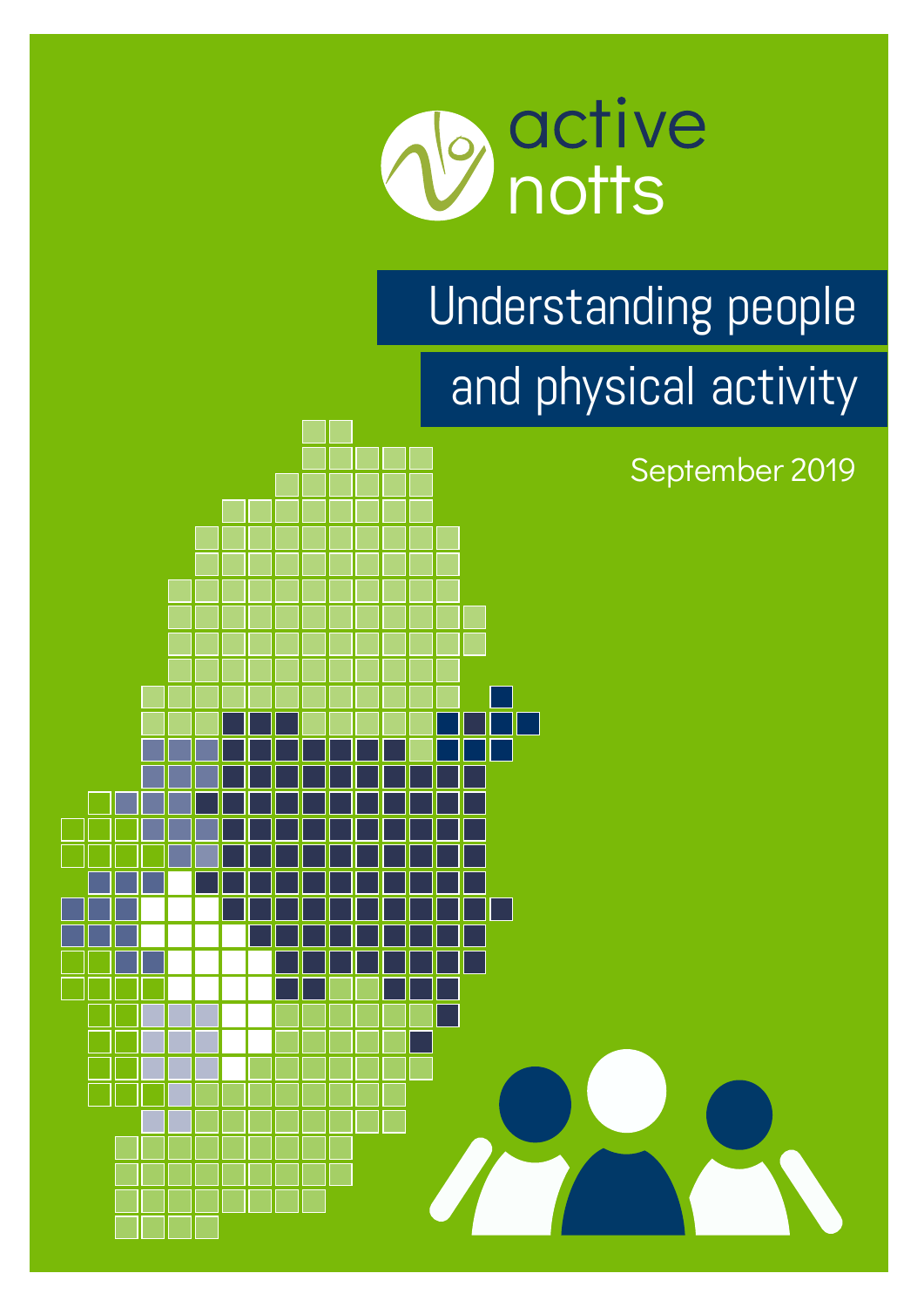### **Contents**

| Introduction                                                                                                                                                                                                                                                                                       | 3                                            |
|----------------------------------------------------------------------------------------------------------------------------------------------------------------------------------------------------------------------------------------------------------------------------------------------------|----------------------------------------------|
| What do we mean by active and inactive?                                                                                                                                                                                                                                                            | 4                                            |
| Physical activity inequality in Nottinghamshire                                                                                                                                                                                                                                                    | 5                                            |
| Women and girls<br>Inactive inequality gap<br>Motivations and barriers to being physically active<br>Communication and messaging                                                                                                                                                                   | 6<br>6<br>7<br>8                             |
| Lower socio-economic groups<br>Inactive inequality gap<br>Motivations and barriers to being physically active<br>Communication and messaging                                                                                                                                                       | 9<br>10<br>11<br>12                          |
| Long term limiting illness or disability<br>Inactive inequality gap<br>How different limiting illnesses affect physical activity levels<br><b>Disability</b><br>Long term conditions<br><b>Mental health</b><br>Motivations and barriers to being physically active<br>Communication and messaging | 13<br>13<br>14<br>15<br>15<br>16<br>17<br>18 |
| References and notes                                                                                                                                                                                                                                                                               | 19                                           |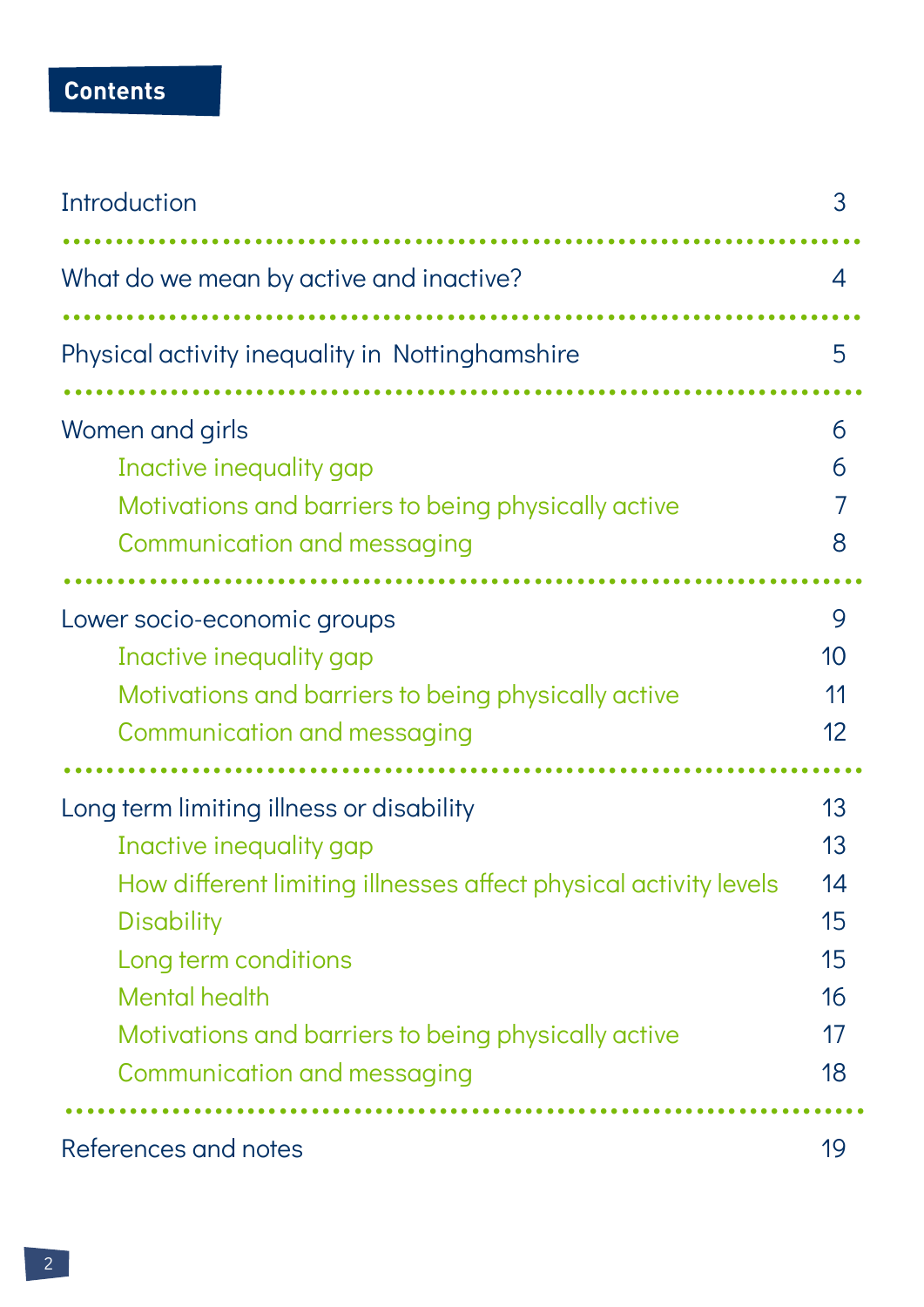### **Introduction**

**1** This resource aims to provide some **insights on physical activity in Nottinghamshire and the motivations and barriers to becoming physically active for women and girls, people from lower socioeconomic groups and people with a long term limiting illness or disability.**

It is widely recognised that tackling physical inactivity can have the highest health impact, as people who are active, live healthy lives for longer and have a reduced risk of many chronic conditions such as type 2 diabetes, coronary heart disease, some of the most common cancers, obesity and mental ill health.

The countywide physical activity and sport strategy for Nottingham and Nottinghamshire **"Getting Active Together"**<sup>2</sup> has prioritised addressing the inequalities that exist in being active. Although anybody can be 'inactive', some demographic groups are less likely to be regularly active and are more likely to stop or drop out of physical activity. The focus is on those locations where physical activity inequalities exist and considers people with a limiting illness or disability, people from lower socio-economic groups, gender and age (age is not specifically covered in this resource). The strategy also prioritises young people and keeping people active. It is hoped that by focussing on these priorities, the biggest impact on physical and mental wellbeing can be made across the county.

Through national and local insight, we understand much more about the fears, barriers and attitudes that prevent people from becoming more active. These are complex, varying between the genders, ages, different backgrounds and personality types and we all have very different attitudes, personalities and preferences.

#### **We tend to think of active or inactive people but, in truth, engagement in physical activity and sport fluctuates with life stages, key transitions and life events.**

Supporting people to develop a more consistently active life also needs to take these factors into account.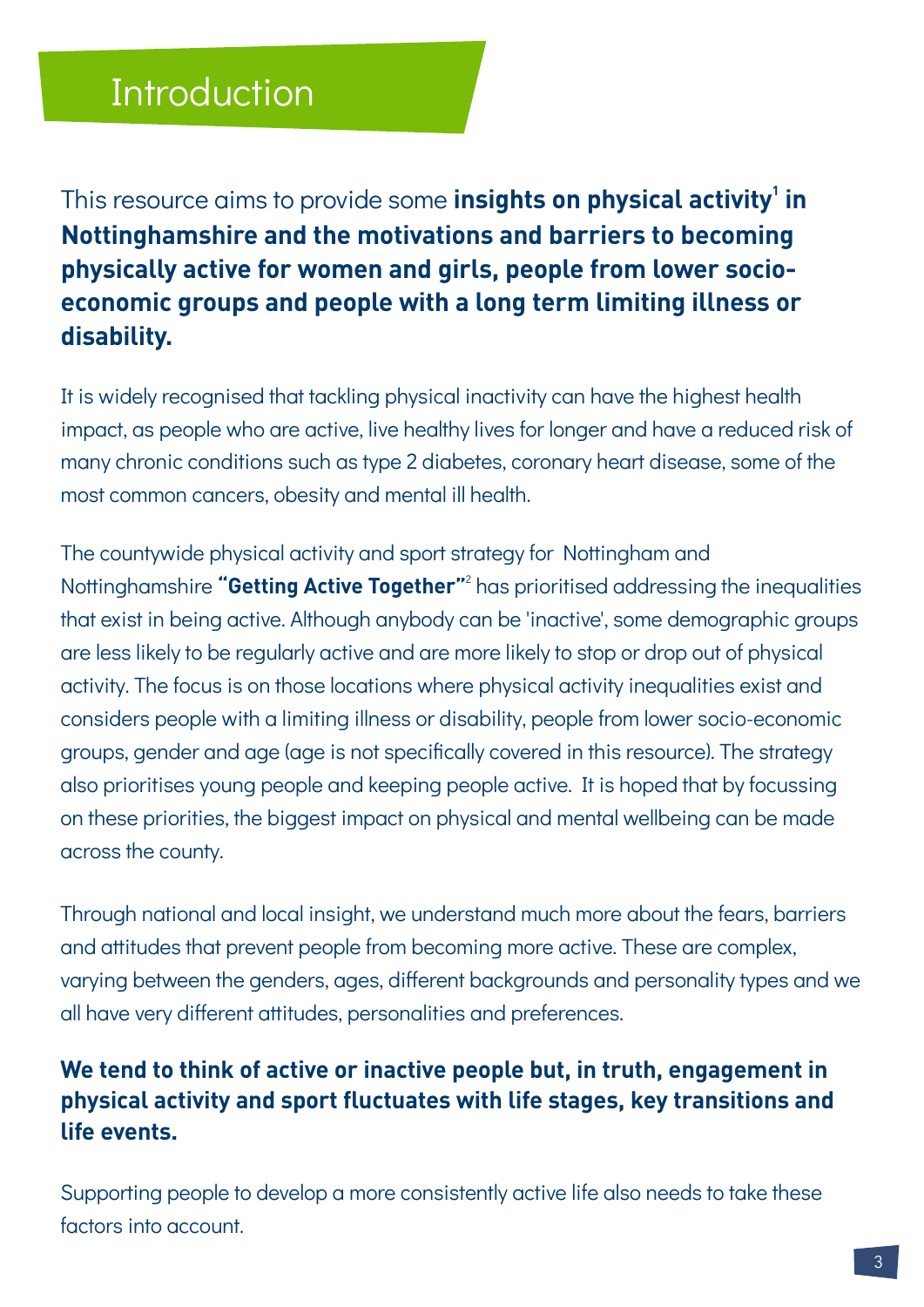# What do we mean by active and inactive?

**Guidance from the Chief Medical Officer**<sup>3</sup> on the minimum recommended levels of physical activity informs the Active Lives Survey<sup>4</sup>. This national survey asks about healthy lifestyles and leisure, recreational and cultural activities and indicates whether people are:



**ACTIVE** refers to people aged 16+ who do at least **150 minutes** of physical activity per week in bouts of 10 minutes of at least moderate intensity.

**FAIRLY ACTIVE** refers to people aged 16+ who do **30 to 149 minutes** of physical activity per week in bouts of 10 minutes of at least moderate intensity.

**INACTIVE** refers to people aged 16+ doing **less than 30 minutes** of physical activity per week in bouts of 10 minutes of at least moderate intensity.

**(Active, fairly active and inactive classifications for children and young people differ as the minimum recommended levels of physical activity are higher)**

Physical activity must be of **at least moderate intensity**, in bouts of 10 minutes or more, and can be spread over several days. The number of minutes of physical activity is calculated based on 'moderate intensity equivalent' minutes, which means vigorous intensity exercise counts as double.

Active Lives<sup>4</sup> indicates that Nottinghamshire is equally active and slightly more inactive than the England average. Nottinghamshire data is ranked third from five of our statistical nearest neighbours, as 26.8% of the population aged 16+ are inactive, 11.4% are fairly active and 61.8% are active<sup>5</sup>.

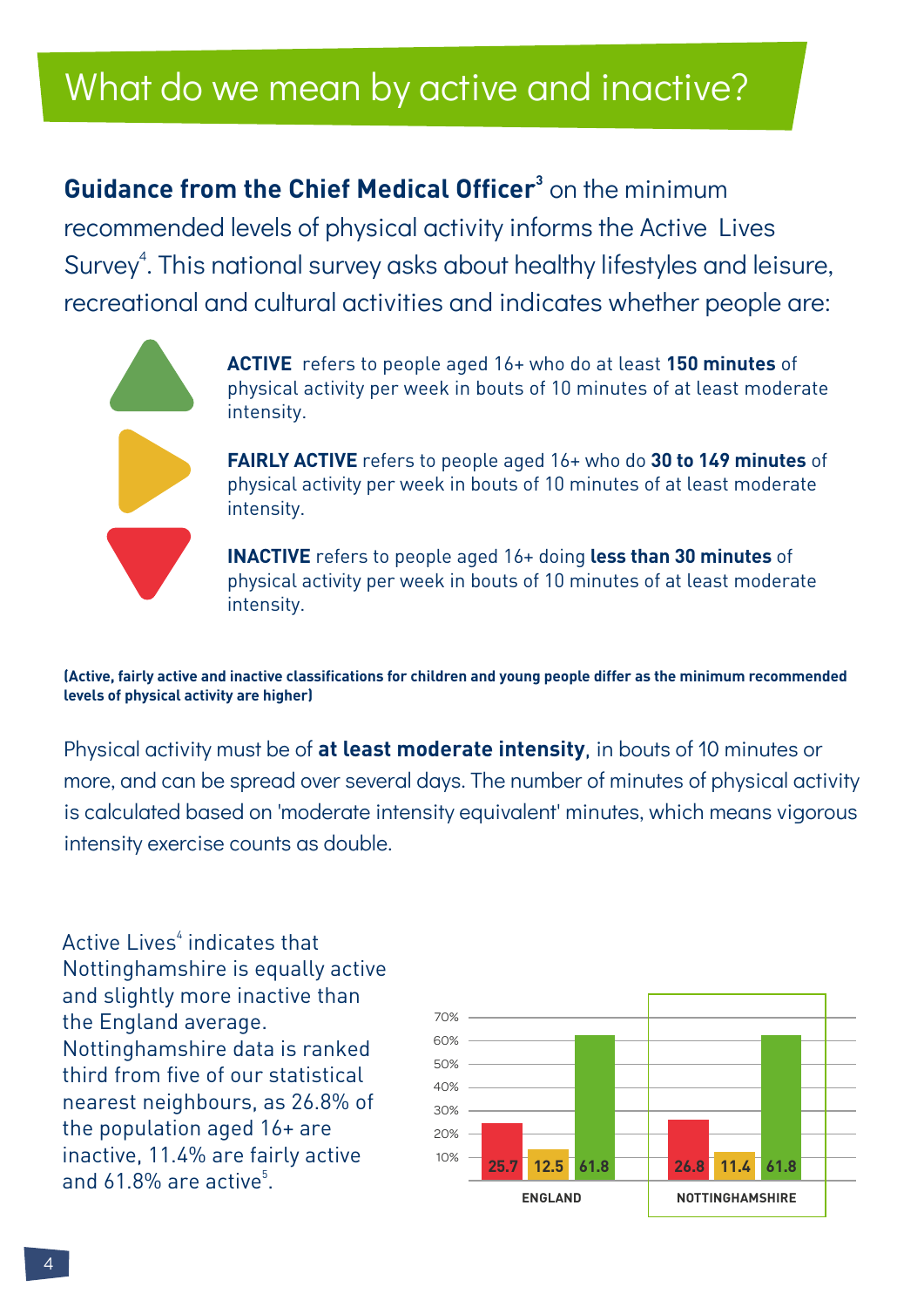### Physical activity inequality in Nottinghamshire

Active Lives<sup>4</sup> indicates that there are 249,195 inactive people aged 16+ in Nottinghamshire and that there are significant variations in physical activity levels across the county, based on demographics and where people live<sup>5</sup>:

- ▼ The **inactive population** ranges from 36.6% in the least active area to **13.5%** in the most active area.
- **The female population are more inactive** than males as 28.7% of females are inactive compared to **24.8%** of males.
- ▼ 32.8% of people from lower socio-economic groups are inactive compared to **18%** of people from higher socio-economic groups.
- **Y** People with a long term limiting illness or disability are nearly twice as **likely** to be **inactive** as **40.5%** of people with a limiting illness are inactive compared to **22.0%** of people without a limiting illness.

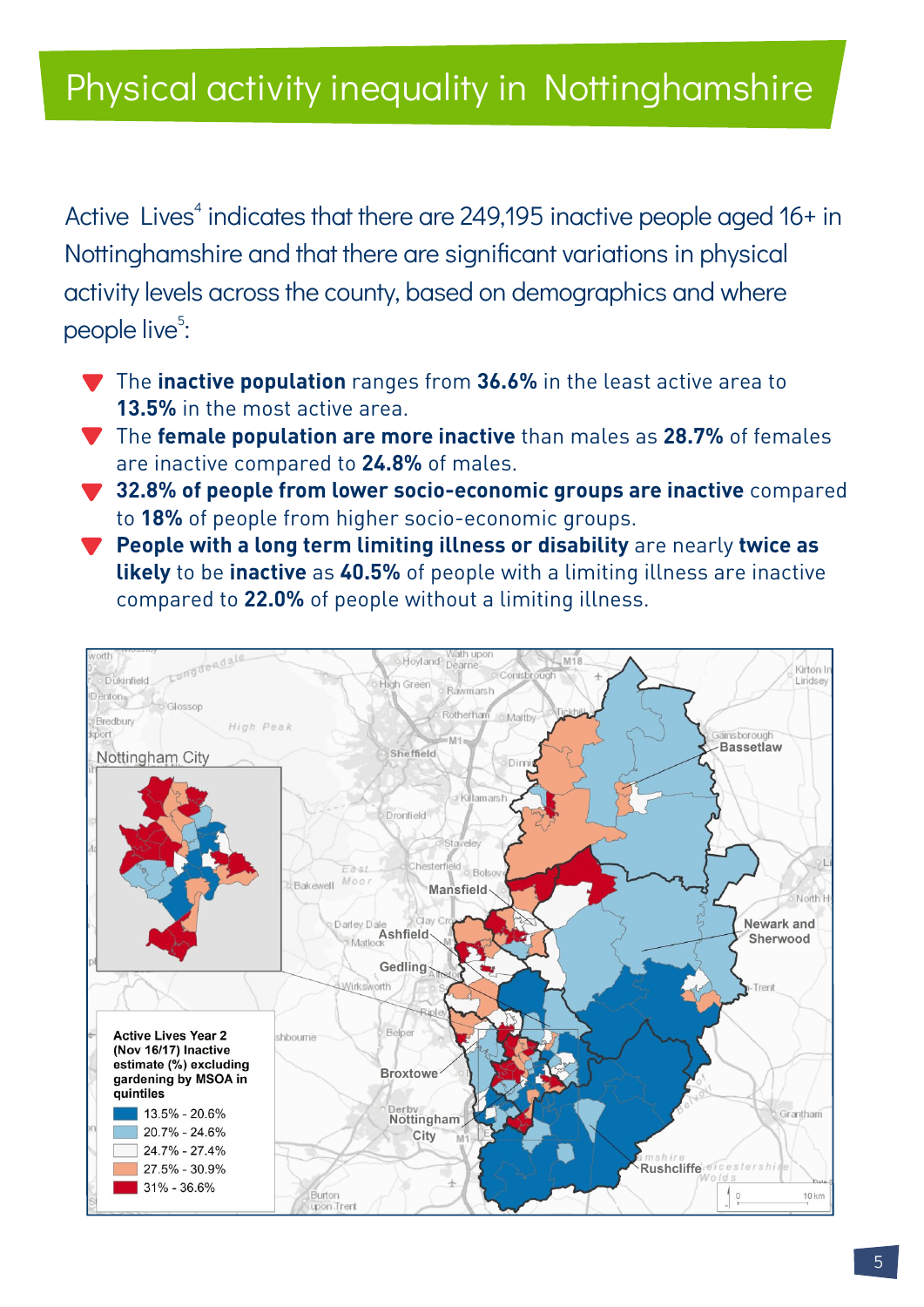### Women and girls

### Active Lives $^4$  provides data on gender to identify physical activity **and inactivity levels for men and women and highlights the inequality that exists.**

**This Girl Can<sup>6</sup>**, a national campaign funded by The National Lottery, believes that there's no right way to get active – if it gets your heart rate up it counts and wants more women to find what is right for them. The campaign has been fundamental in tackling the reality that around 2 million fewer women than men get regular exercise and 13 million women and girls in England say they want to be more active. ...........................................................................

### **Inactive inequality gap**

Females in Nottinghamshire are **more likely to be inactive (28.7%) compared to males (24.8%)**  and there are more inactive females in Nottinghamshire than the England average **(26.8%)** with signs that the gender gap may be widening locally.



**The percentage of inactive and active females in Nottinghamshire is worse than some of our statistical nearest neighbours (SNN) and the England average.**

**And, females are less likely to be active and more likely to be inactive than males.**



24.4 11.4 64.2 **% % %** 26.8 59.7 **% %** 24.8 64.8 **% %** 28.7 59.1 **% % MALE FEMALE ENGLAND NOTTS MALE FEMALE** 13.5 **%** 10.4 **%** 12.2 **%**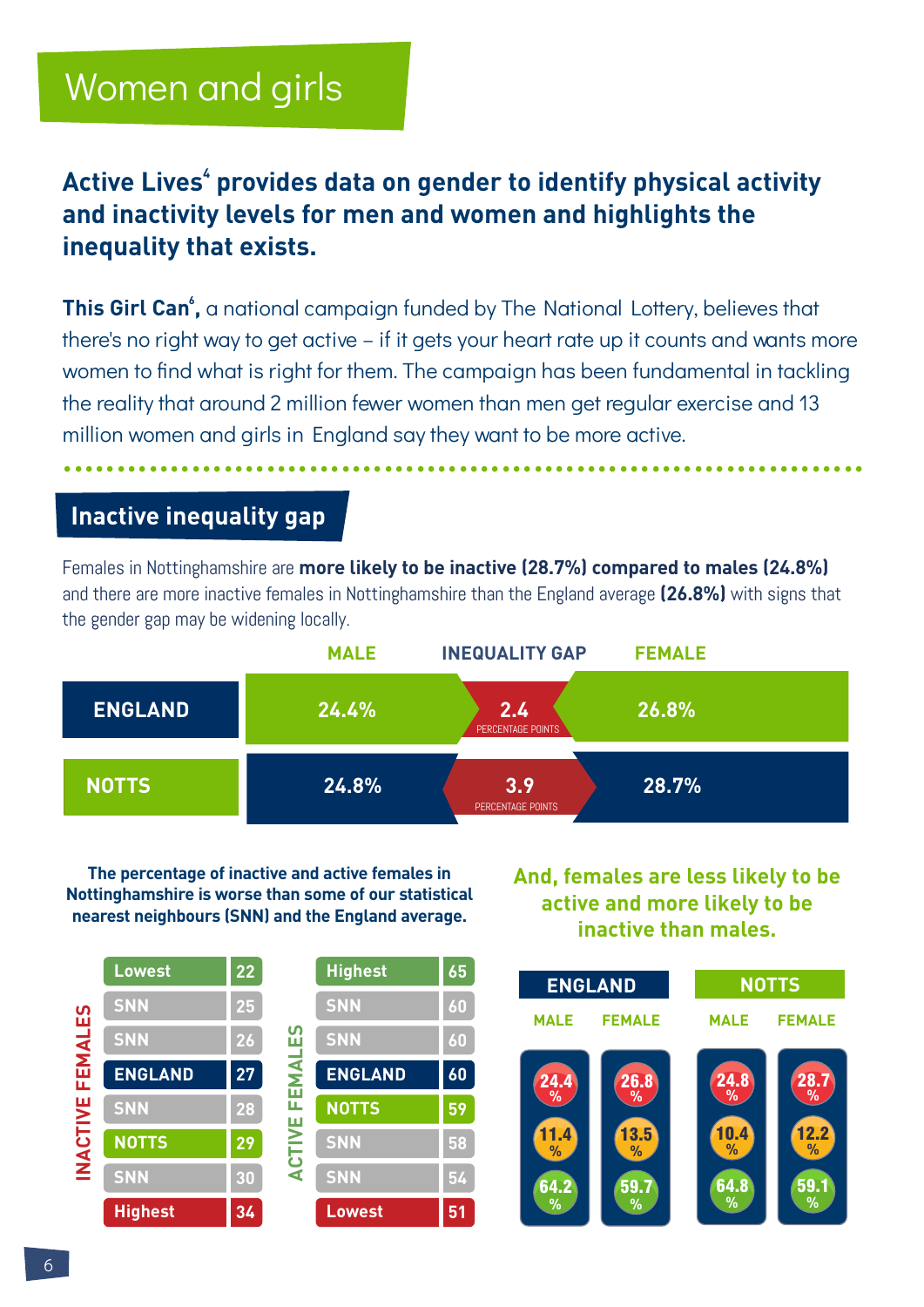# Women and girls

#### **Motivations and barriers to being physically active**

The relationship between females and physical activity is individual and highly complex, based upon a web of personal, social and environmental influences and triggers<sup>7</sup> and so individual factors should be understood. However, national campaigns have identified a series of key values and behaviours to help engage women and girls in physical activity, which include:

- **A healthy way to spend time with the family**
- $\cdot$  A good way to catch up with friends or meet new people
- **An energiser before work, education, going out**
- **An effective way to de-stress after work, education, looking after children <b>by**
- $\cdot$  An opportunity to develop new skills or discover new places

**There are also several commonly identified motivations and barriers that affect physical activity levels for women and girls that should be considered:**



- **1.** Looking good
- **2.** Feeling good
- **3.** Achieving goals
- **4.** Developing skills
- **5.** Nurturing friends and family
- **6.** Having fun



**1.** Fear of judgement

**2.** Lack of confidence

**3.** Access to physical activity in their locality

**4.** Not having enough time or physical activity is not at the right time

**5.** Don't just talk about 'sport' – for many women, sport has baggage

**6.** Affordability

**7.** Child care and lack of joint sessions with children to remove guilt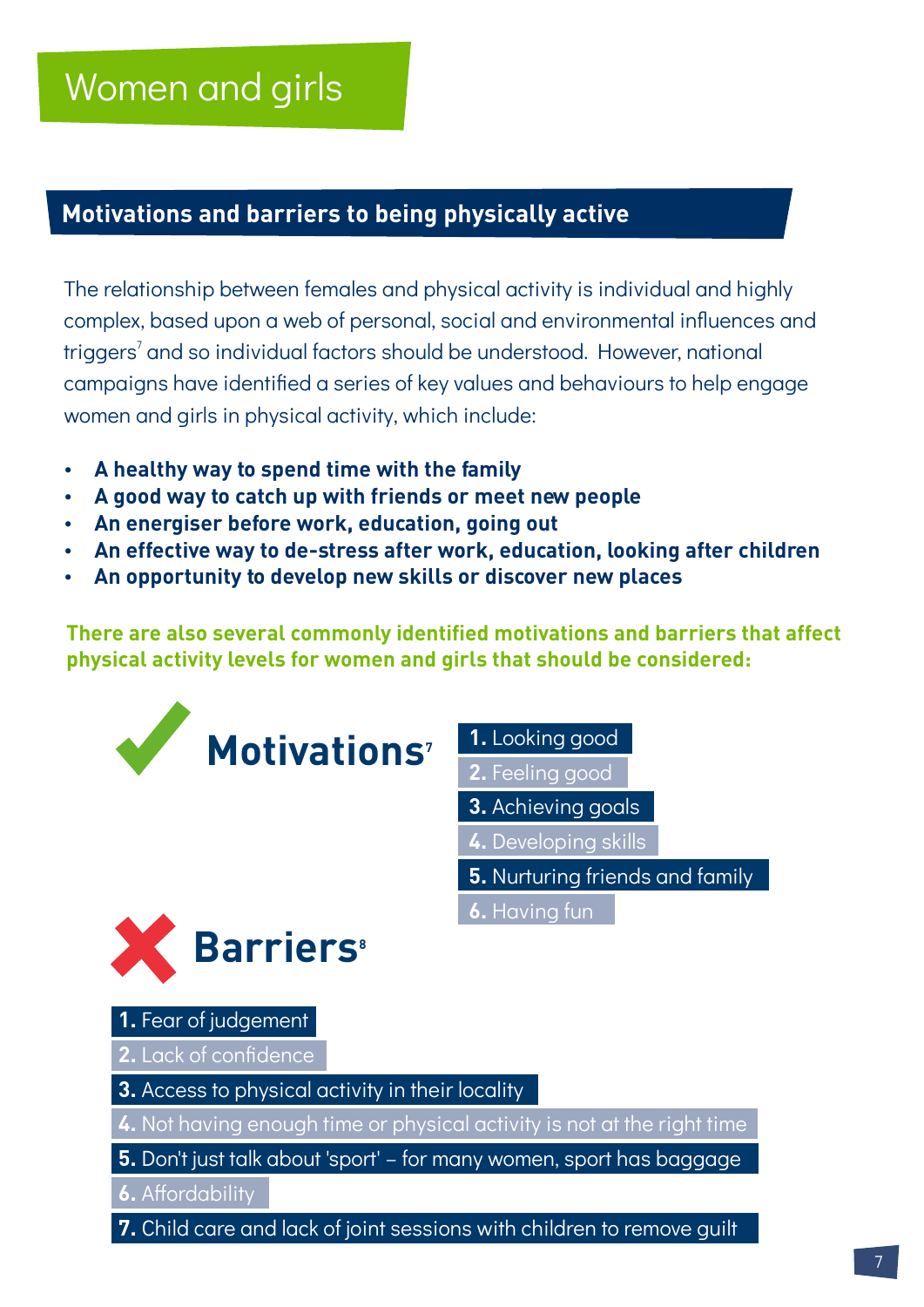### Women and girls

### **Communication and messaging**

Campaigns provide a great opportunity to engage women, such as, This Girl Can #FitGotReal and International Women's Day, but all communications should consider<sup>8</sup>:

- The personal touch
- Different ways to meet specific audience needs rather than a one size fits all approach responding to stereotypes
- Promoting physical activity to engage women's value systems
- Addressing more than one value as this maximises the chance of relevance and is more likely to engage women
- Consultation regular monitoring of programmes to ensure they continue to align to the most dominant values will ensure ongoing success
- Telling women how the activity will make them feel rather than selling the activity to them
- Make it easy for women to act: right time, right place, right welcome, right company, right gear

### **<sup>8</sup> Messages should aim to**

- Go where women are or are likely to look for physical activity
- Use language that resonates with women
- Speak the way local people speak
- Keep the tone warm, friendly and professional
- Keep photography real by using local images to promote local opportunities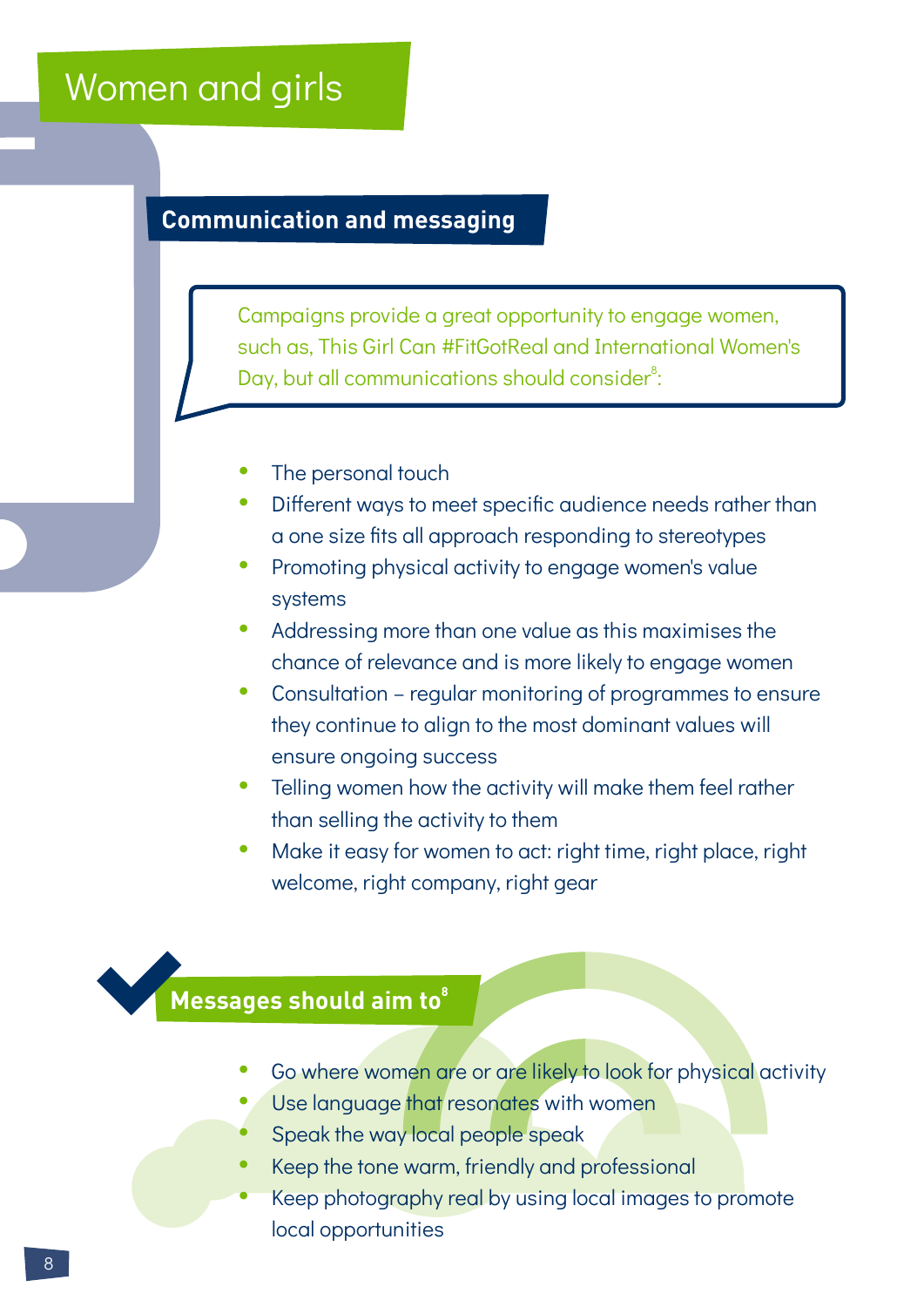### Lower socio-economic groups

Active Lives<sup>4</sup> provides data on social grade and uses the National Statistics Socio-Economic Classification (NS-SEC). It is used to collect and define data on socio-economic groups **and lower socio-economic groups are defined as NS-SEC groups six to eight.** 

Lower socio-economic groups include people aged between 16 and 74 who work in semi-routine occupations (such as bus drivers or hairdressers), routine occupations (such as cleaners or waiters) or people who have never worked or are long term unemployed  $\degree$ .



NS-SEC has been constructed to measure the employment relations and conditions of occupations, which help to explain variations in social behaviour and other social phenomena.

Regardless of how socio-economic status is measured, studies repeatedly find that men and women from lower socio-economic groups have **a higher incidence of sedentary behaviour or insufficient**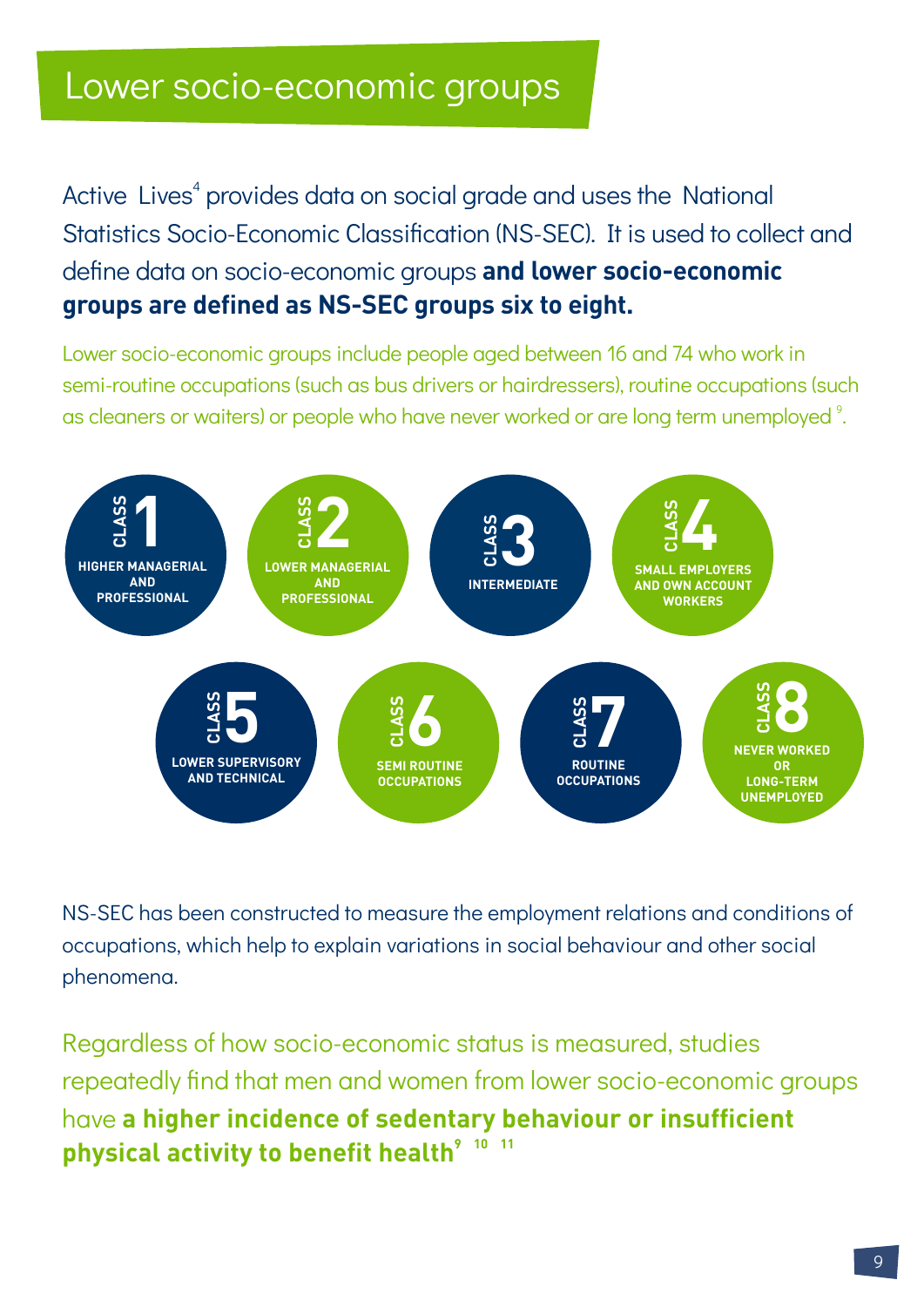#### **Inactive inequality gap**

People from lower socio-economic groups are **significantly more likely to be inactive (32.8%) as those from higher socio-economic groups (18.0%)**, although there are less inactive people from lower socio-economic groups in Nottinghamshire than the England average **(33.4%).**

|                | <b>NS-SEC 1-2</b> | <b>INEQUALITY GAP</b>     | <b>NS-SEC 6-8</b> |
|----------------|-------------------|---------------------------|-------------------|
| <b>ENGLAND</b> | 16.8%             | 16.6<br>PERCENTAGE POINTS | 33.4%             |
| <b>NOTTS</b>   | 18.0%             | 14.8<br>PERCENTAGE POINTS | 32.8%             |

**The percentage of inactive and active people from lower socio-economic groups in Nottinghamshire is worse than some of our statistical nearest neighbours (SNN) but marginally better than the England average.**

**However, people from lower socio-economic groups are still less likely to be active and more likely to be inactive than people from higher socio-economic groups.**



|   | <b>Highest</b> | 66 |
|---|----------------|----|
|   | <b>SNN</b>     | 57 |
| Η | <b>SNN</b>     | 57 |
|   | <b>NOTTS</b>   | 56 |
|   | <b>ENGLAND</b> | 54 |
|   |                |    |
|   | <b>SNN</b>     | 54 |
|   | <b>SNN</b>     | 53 |

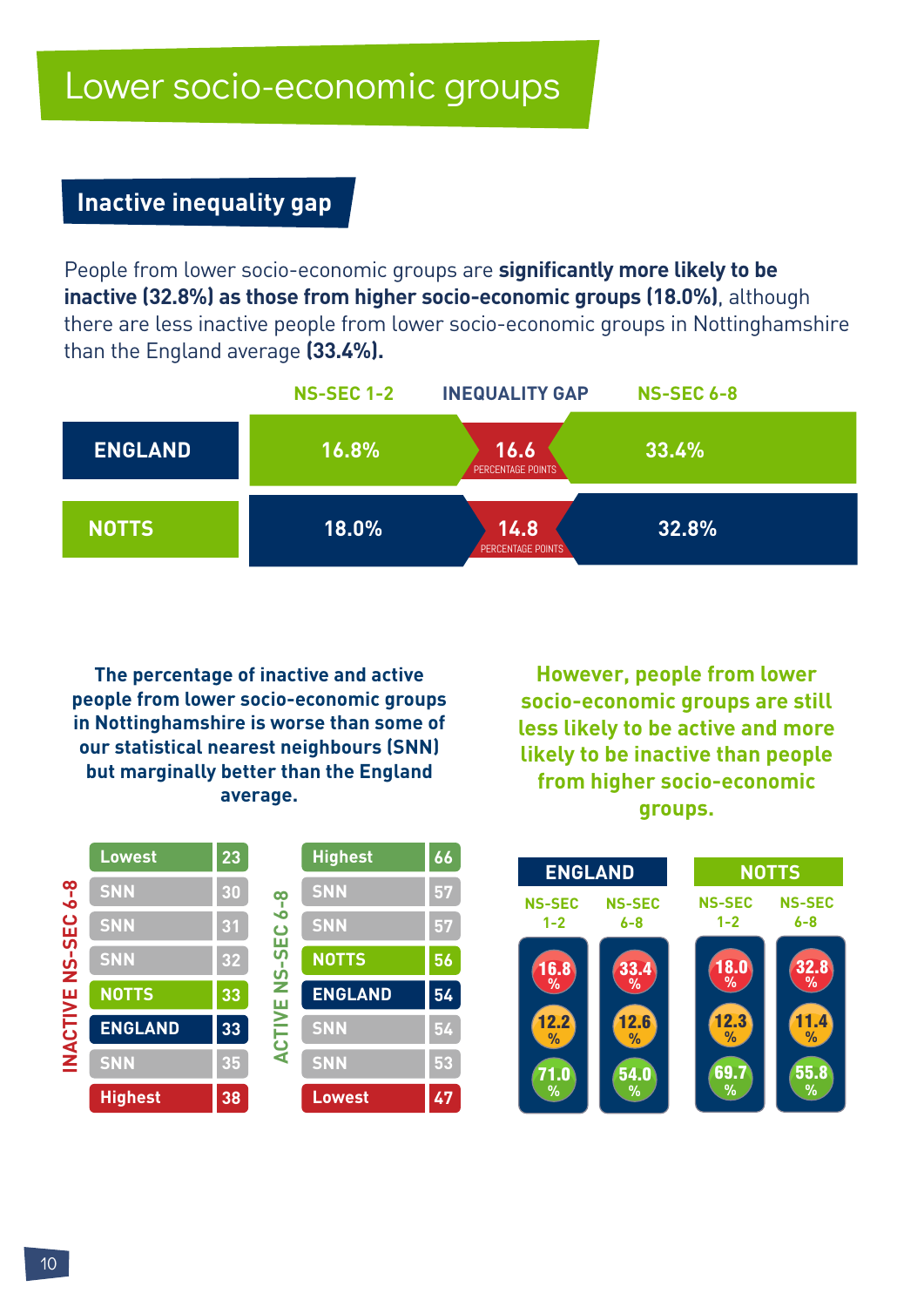#### **Motivations and barriers to being physically active**

It is important to understand the different motivations and barriers for specific audiences when it comes to sport and physical activity, rather than a one size fits all approach responding to stereotypes<sup>9</sup>. However, there are commonly identified motivations and barriers related to people from a lower socio-economic group and these should be considered alongside the motivations for other demographics including women and girls and limiting illness or disability:

**1.** Taster sessions to encourage new participants



- **2.** Low cost sport and activities that provide incentives to encourage long term participation
- **3.** Activities that are frequent and available to those working long and/or unsociable hours
- **4.** Availability of sports leadership schemes for unemployed individuals which may increase confidence, skill sets and future employment opportunities
- **5.** Clubs and activities that are within walking distance and do not require to pay for travel
- **1.** Programmes overlooking the health benefits of exercise and not relaying it to participants



- **2.** Barriers connected to gender, long term limiting illness or disability and age
- **3.** Lack of opportunities that do not consider quality, cost and time frames that fit in with long working hours
- **4.** Lack of opportunities to improve other aspects of life aside from physical activity
- **5.** Insufficient knowledge of opportunities that assist low income families with the costs of physical activity and sport
- **6.** Lack of money and lack of access to transport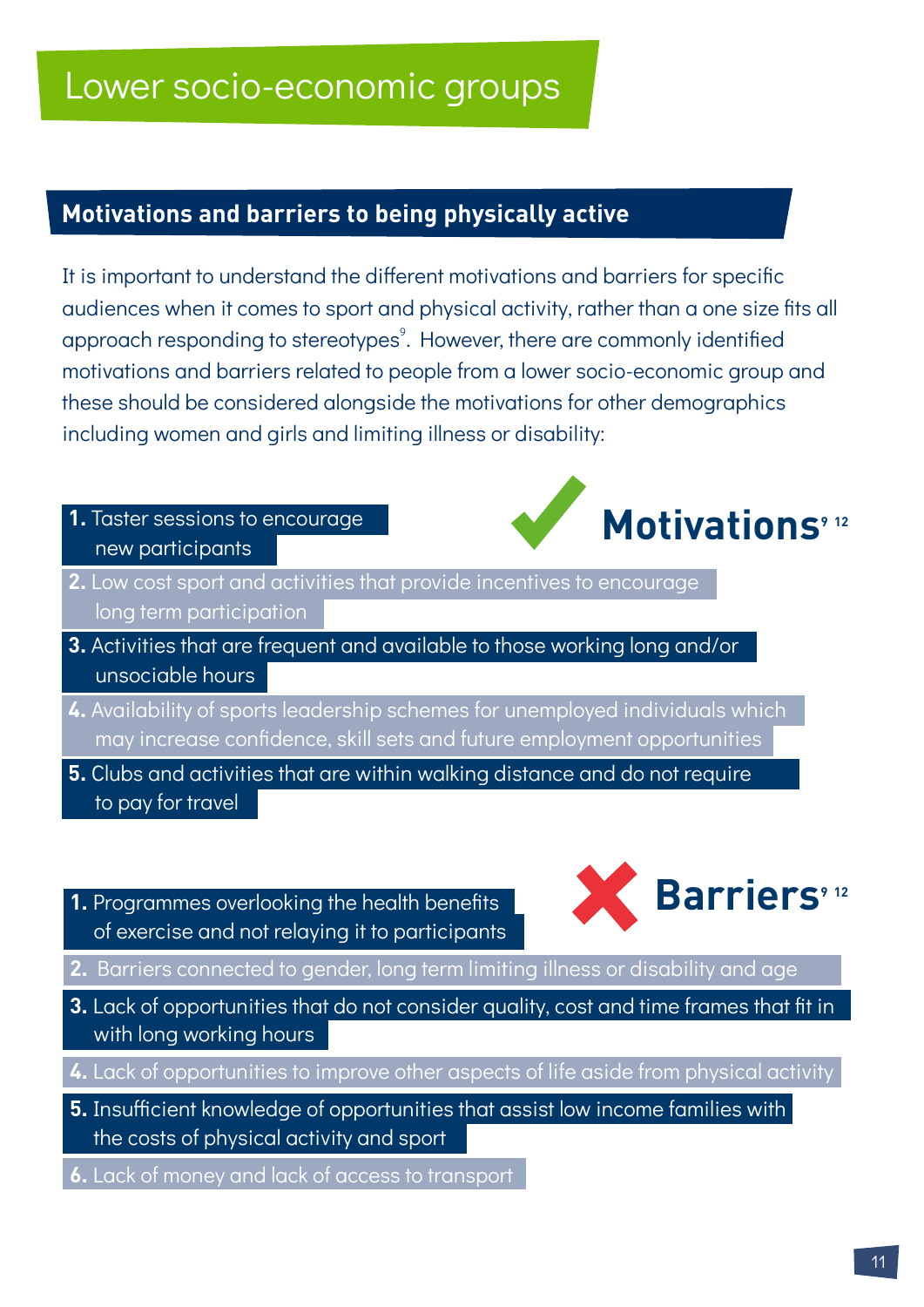### Lower socio-economic groups

#### **Communication and messaging**

Around 12 million people – nearly a third of the adult population in England – fall within the broad definition of lower socio-economic groups. The group includes people and families who sometimes, or often, struggle to make ends meet. It includes people employed in 'semi-routine' jobs, like shop assistants, hairdressers and bus drivers; people in 'routine' jobs, like waiters, cleaners and building labourers or people not in employment. This diverse group are more likely to be inactive but other characteristics such as gender, disability, ethnicity and age need to be considered. However, all opportunities and communications should consider: 9

- Different ways to meet the specific audience needs rather than a one size fits all approach responding to stereotypes
- Redesigning experiences to meet the specific audience needs
- The right opportunities to help people negotiate changes in their lives so they can stay active in a way that is right for them
- Factoring in different approaches related to gender, disability, ethnicity and age
- Providing opportunities that are popular for different demographics. e.g. walking for older age groups, football for younger age groups and fitness classes for females
- The role of active travel through encouraging people to walk and cycle more

#### **<sup>9</sup> Messages should aim to**

- Meet the needs of specific target audiences within this diverse population
- Consider which opportunities are popular for different demographics within this population
- Understand the specific social, economic or cultural reasons that may be affecting decisions to be active
- Understand the likelihood of people living with one or more limiting health conditions
- Speak to communities of people to encourage change together as a group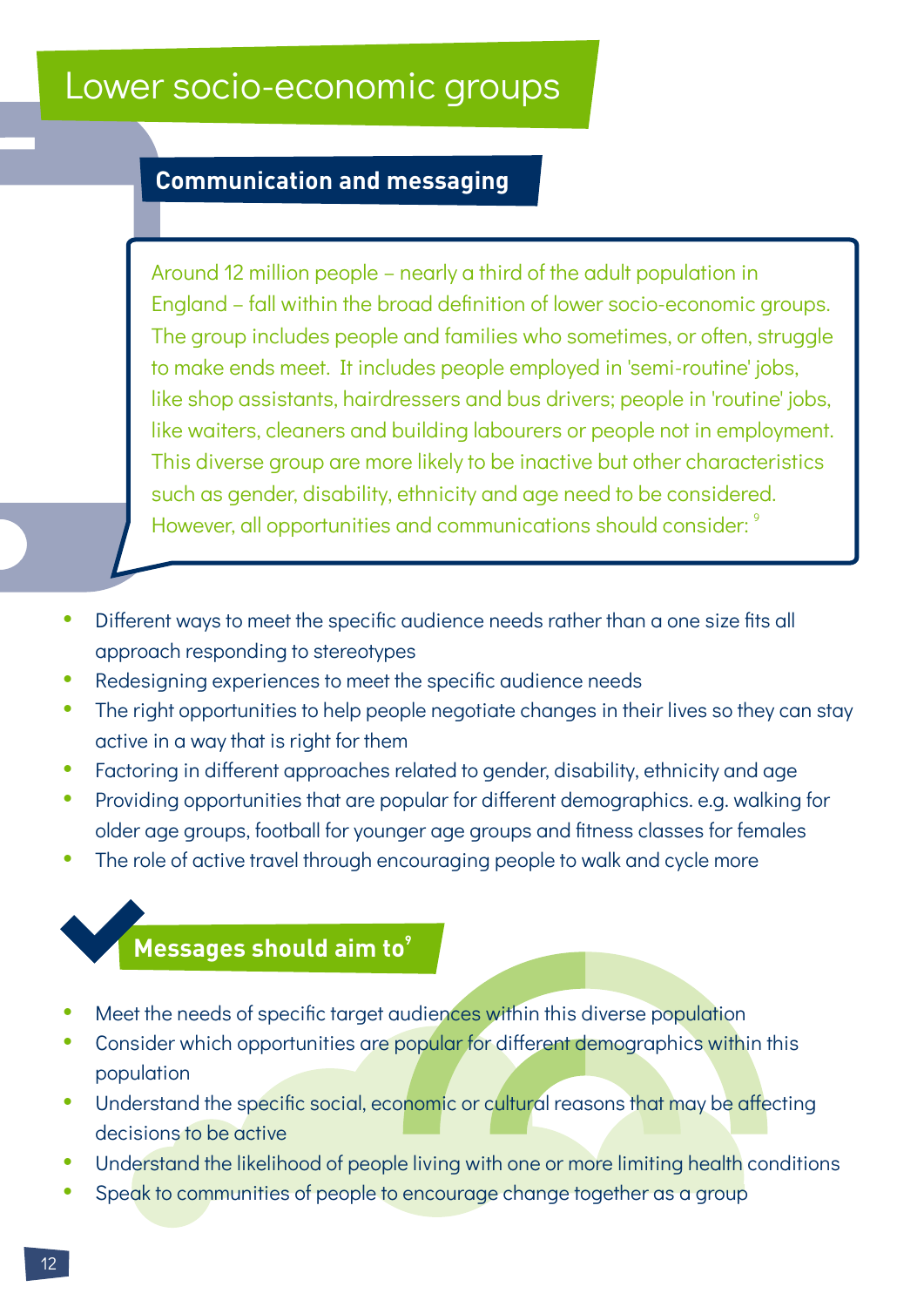Active Lives<sup>4</sup> provides data on limiting illness or disability which Sport England define as a person reporting they have a **physical or mental health condition or illness that has lasted or is expected to last 12 months or more** and has a **substantial effect on their ability to do normal daily activities**. A person can have a long-standing disability or illness without it being limiting. ...........................................................................

#### **Inactive inequality gap**

People with a limiting illness are **nearly twice as likely to be inactive (40.5%) as those without a limiting illness (22.0%),** although there are marginally less inactive people with a limiting illness in Nottinghamshire than the England average **(43.4%).**



**The percentage of inactive people with a limiting illness in Nottinghamshire is comparable to or lower than our statistical neighbours and lower than the England average.**

**However, people with a limiting illness are still significantly less likely to be active and more likely to be inactive than people without a limiting illness.**

| INACTIVE LIMITING ILLNESS | <b>Lowest</b>  | 37 | <b>ILLNESS</b><br><b>LIMITING</b> | <b>Highest</b> | 52 |
|---------------------------|----------------|----|-----------------------------------|----------------|----|
|                           | <b>SNN</b>     | 39 |                                   | <b>NOTTS</b>   | 47 |
|                           | <b>SNN</b>     | 40 |                                   | <b>SNN</b>     | 45 |
|                           | <b>NOTTS</b>   | 40 |                                   | <b>SNN</b>     | 44 |
|                           | <b>ENGLAND</b> | 43 |                                   | <b>ENGLAND</b> | 43 |
|                           | <b>SNN</b>     | 45 |                                   | <b>SNN</b>     | 43 |
|                           | <b>SNN</b>     | 47 | <b>ACTIVE</b>                     | <b>SNN</b>     | 37 |
|                           | <b>Highest</b> | 58 |                                   | <b>Lowest</b>  | 30 |

66.4 21.2 **% %** 43.6 43.4 **% %** 66.8 22.0 **% %** 46.9 40.5 **% % NO LIMITING LIMITING ILLNESS ILLNESS ENGLAND NOTTS NO LIMITING LIMITING ILLNESS** 12.4 13.0 11.2 12.6 **% % % %**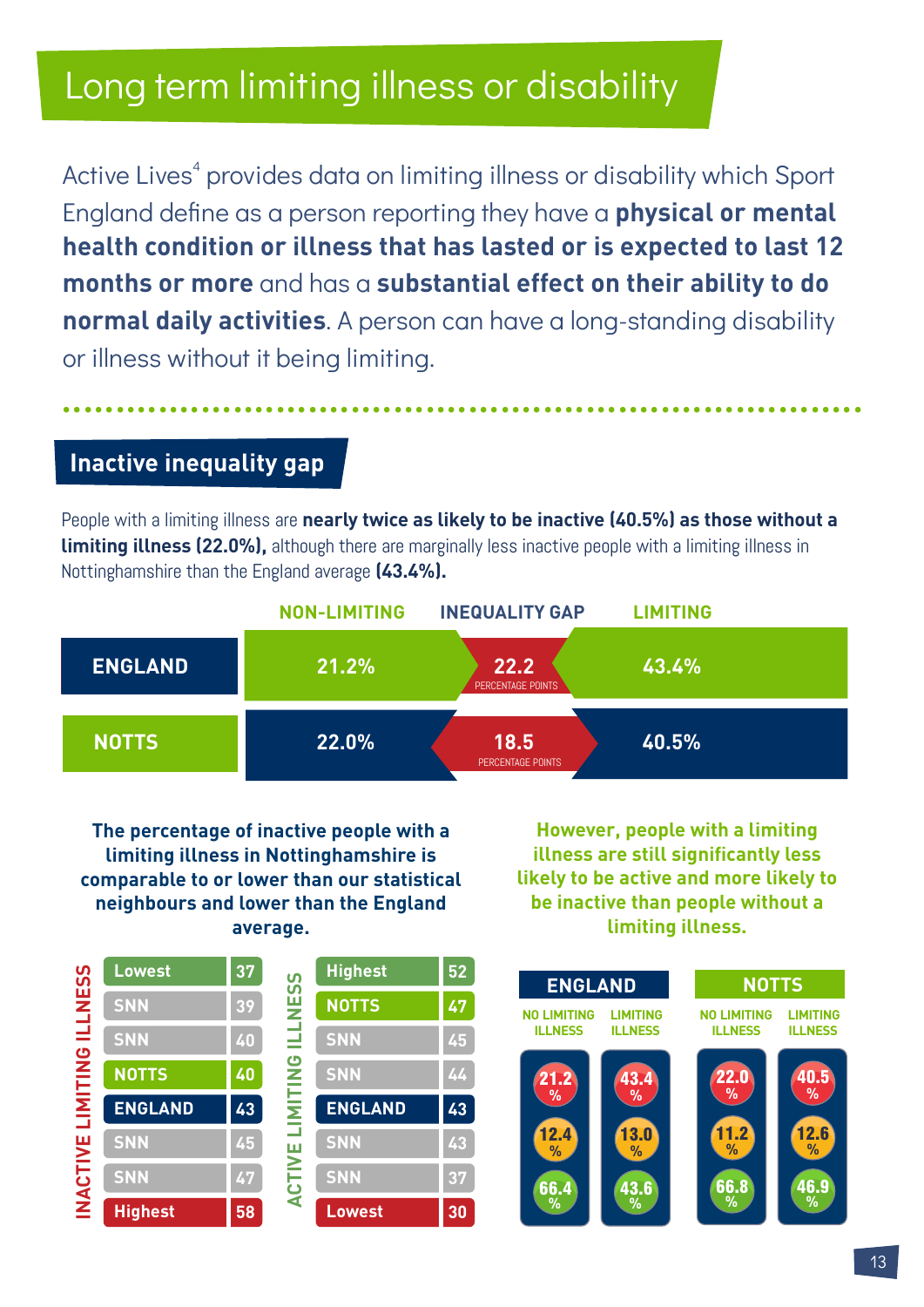#### **How different limiting illnesses affect physical activity levels**



**One in five people in England** have an impairment or health condition $^{13}$ , and national data shows different limiting illnesses affect physical activity levels.

Inactivity is highest for people with dexterity, memory, visual, mobility and hearing impairments as over 50% of people with these limiting illnesses are inactive<sup>4</sup>.

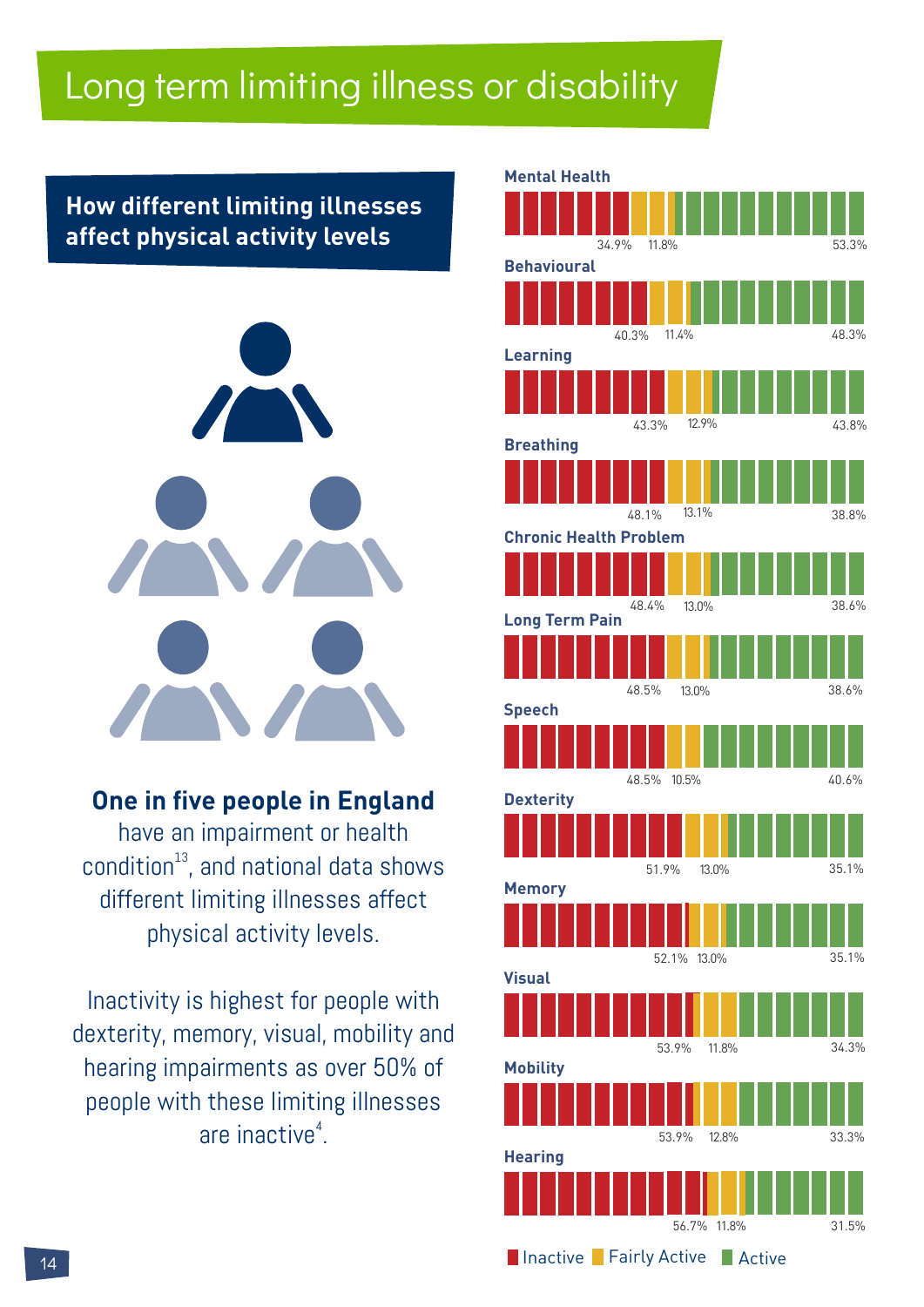#### **Disability**

Refers to limiting long term illness, health problem or disability that limits or restrict activities in any way, in different areas of life. Where a limiting disability or illness is referred to it should always be considered long standing.<sup>14</sup>

**75** % of disabled people have more than one impairment<sup>14</sup> have more than

Less than half of disabled adults are in employment **(47.6%),**  compared with almost **80%** of non-disabled adults<sup>13</sup>



disabled people want to do more activity<sup>®</sup>

#### **Long term conditions**

Refers to a condition that cannot, at present be cured but can be controlled by medication and other therapies. Long term conditions include diabetes, heart disease and other cardiovascular diseases, musculoskeletal conditions such as arthritis (MSK), cancer and chronic obstructive pulmonary disease (COPD).

- **15.4 million** people have a long term condition in England. This is expected to dramatically rise due to an aging population and unhealthy lifestyle choices $^{\scriptscriptstyle{16}}$
- Long term conditions can affect many parts of a person's life, from their ability to work and have relationships to housing and education $^{16}$
- People with long term conditions account for: **70%** of the money we spend on health and social care in England and **50%** of all GP appointments $16$
- People living in a deprived area are likely to have multiple long term health problems 10–15 years earlier than people from more affluent areas $^{16}$
- Many long term conditions are avoidable and are exacerbated through poor lifestyle choices such as smoking, excessive alcohol consumption, poor food choices, obesity and physical inactivity $^{\scriptscriptstyle 16}$
- Physical inactivity is one of the four risk factors in premature mortality from cardiovascular diseases, cancers, chronic respiratory diseases and diabetes $^{\scriptscriptstyle{16}}$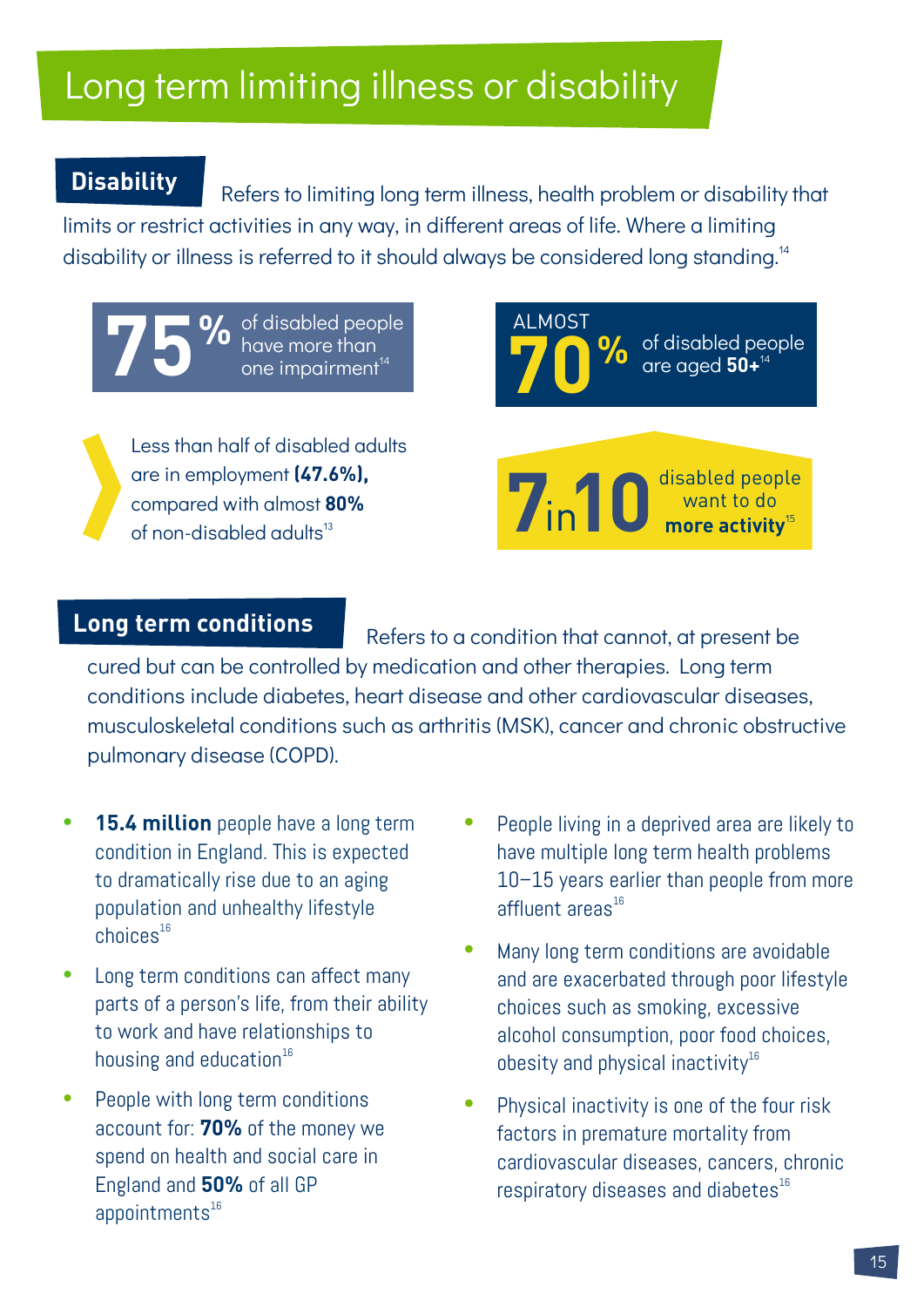Refers to our emotional, psychological and social well-being. It affects how we think, feel, and act. It also helps determine how we handle stress, relate to others and make choices<sup>17</sup>. **Mental health**

Mental health is important at every stage of life, from childhood and adolescence through adulthood.





**1** in 10 children have a clinically diagnosable mental health problem $^{\text{\textregistered}}$ 



of adult mental health problems start by the age of  $14^{\text{18}}$ 



of adult mental health problems start by the

People with mental ill health have higher rates of health-risk behaviours, are less likely to be in employment, have poorer physical health and are more likely to be socially isolated<sup>18</sup>



The cost of mental health problems at work is £34 billion with **13%** of sick days related to mental ill health<sup>18</sup>

People with severe mental health illnesses die on average 20 years earlier than the general population<sup>18</sup>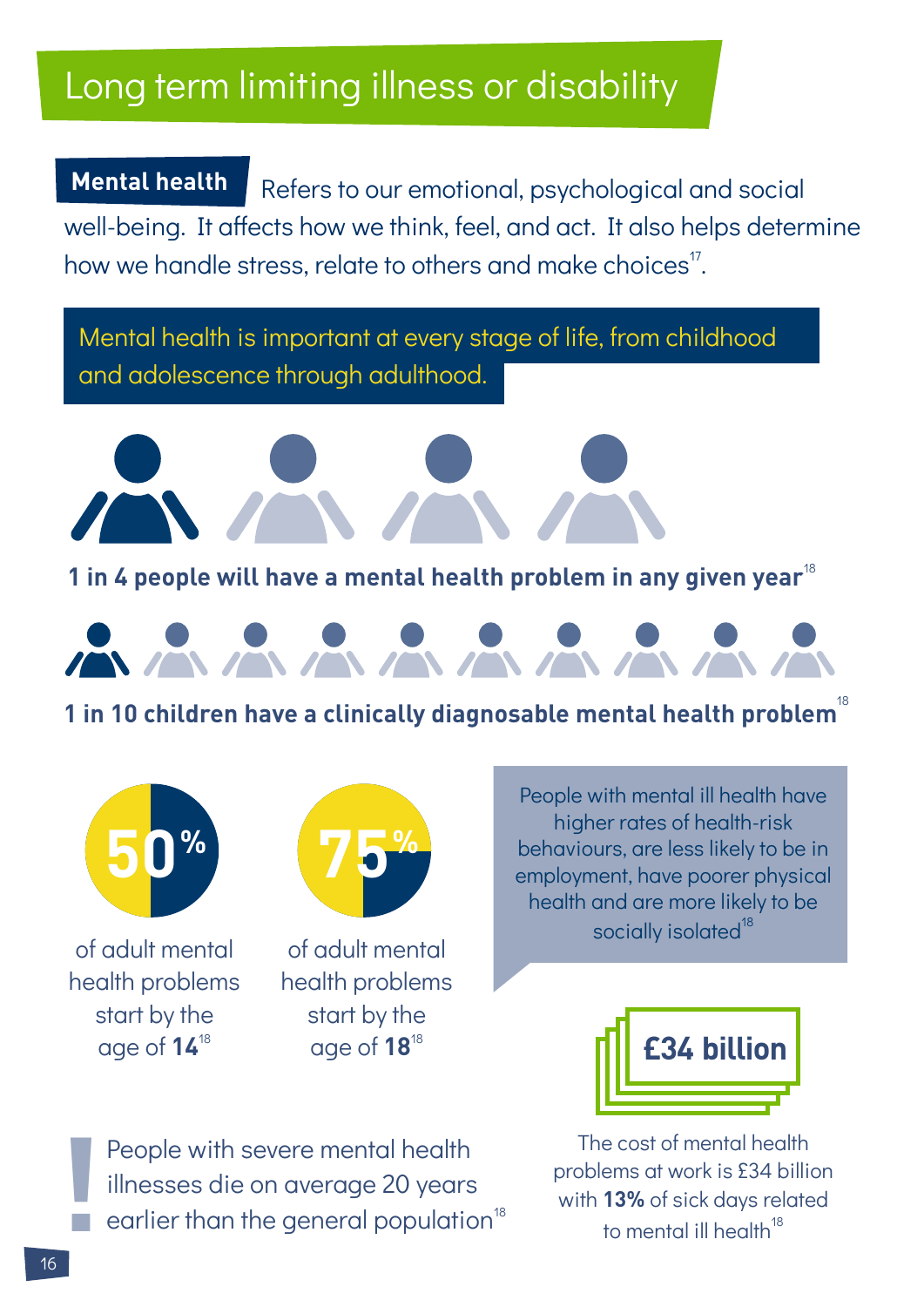#### **Motivations and barriers to being physically active**

There are several commonly identified motivations and barriers that affect physical activity levels for people with a limiting illness or disability, which should be considered and understood:

# **Motivations**<sup>16</sup> <sup>19</sup> 20 21

- **1.** Enjoyment, to improve health and to get fit
- **2.** Social benefits, inclusivity and empowerment
- **3.** Having advice from a trusted source, especially healthcare professionals and exercise specialists
- **4.** Reassurance that it is safe to be active and will not make their condition worse or add to any pain
- **5.** Physical and emotional support from family, friends and support networks to help motivate and encourage engagement
- **6.** Activities that can be done alone are more likely to appeal to people with a mental health condition, people with social or behavioural issues and disabled people who are not active
- **7.** Most disabled people would prefer to take part in sport and physical activity in a setting where disabled and non-disabled people participate together



- **1.** Personal perceptions, physical, logistical and psychological barriers and the attitudes of others
- **2.** Barriers vary depending on the number of limiting illnesses a person may have
- **3.** Lack of knowledge and education for all people on the possibilities and capabilities of being active to increase confidence
- **4.** Accessibility, limited opportunities and experiences, cost, fear of failure and being judged
- **5.** A fear of losing benefits if seen to be active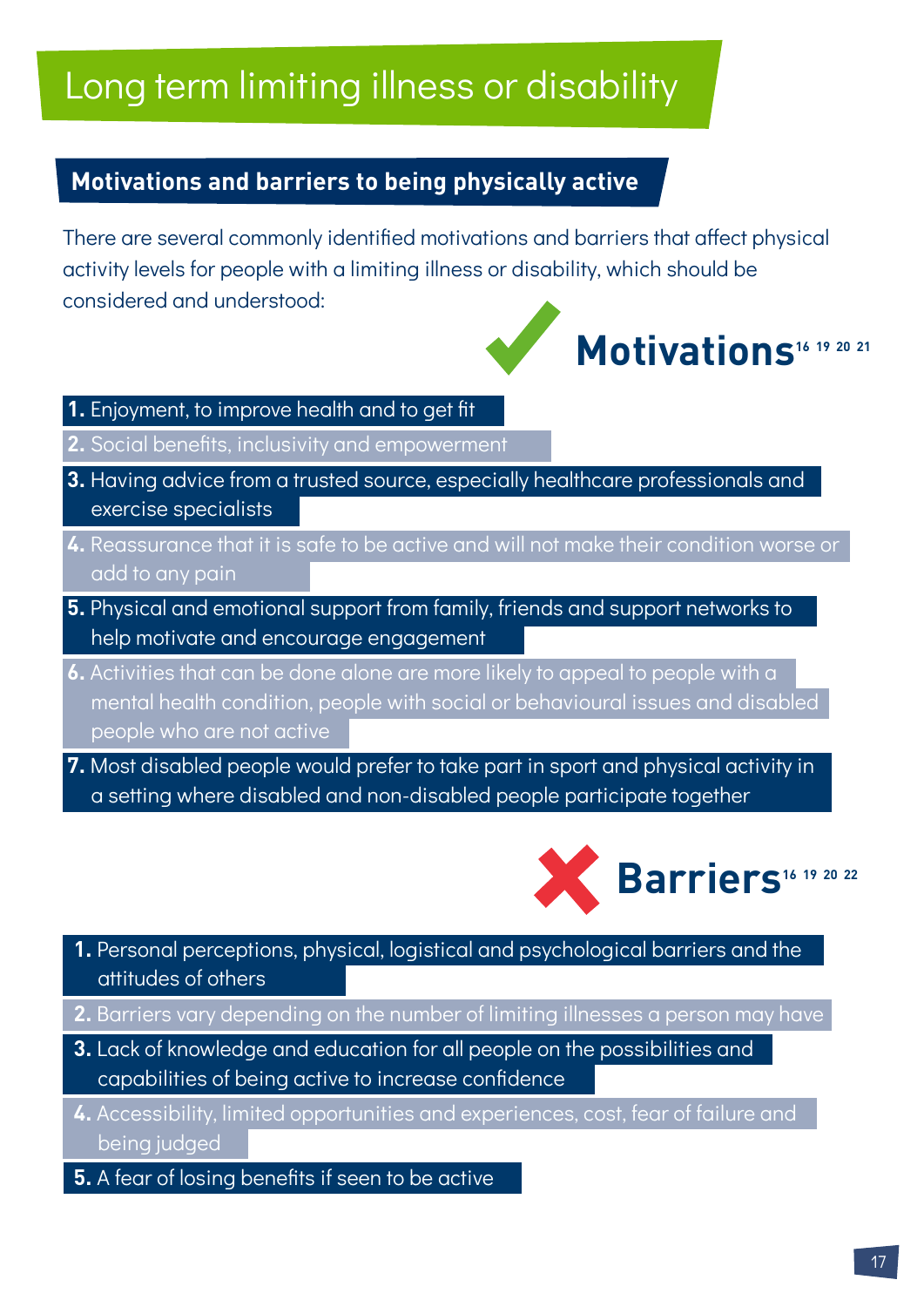#### **Communication and messaging**

appropriate tone and language to ensure maximum resonation.<sup>16</sup> People with a limiting illness are likely to be older, so messaging and communications should take this into account by using

- Most people with a limiting illness want to be more physically active
- Exercise and physical activity are perceived as 'not for people like me' by inactive participants
- The negative connotations such as 'pain of exercise' are more top-ofmind, whilst 'physical activity' has associations with tasks such as housework and gardening
- The strongest barriers to physical activity are internal and relate to the symptoms experienced with long term conditions such as pain and breathlessness. Commonly identified benefits such as preventing conditions from deteriorating do not address these barriers. Messages claiming to improve symptoms can be dismissed

#### **<sup>16</sup> <sup>23</sup> Messages should aim to**

- Speak to everybody regardless of demographic or levels of activity
- Combine positivity about the benefits of physical activity with realism about what is achievable
- Speak to people's aspirations, such as spending time with their grandchildren or being independent
- Drive awareness through trusted channels and be local to the person
- Talk to as many values of individual people as possible and fulfil those values
- Offer support around a feeling of 'I can do it', encouragement from existing advocates and reassurance that they will 'fit in'
- Make it easy for people to express their needs and ensure the first experience is good
- Messages should not lead with the impairment, challenge the lived experiences of those with a limiting illness or be patronising with language that instructs rather than encourages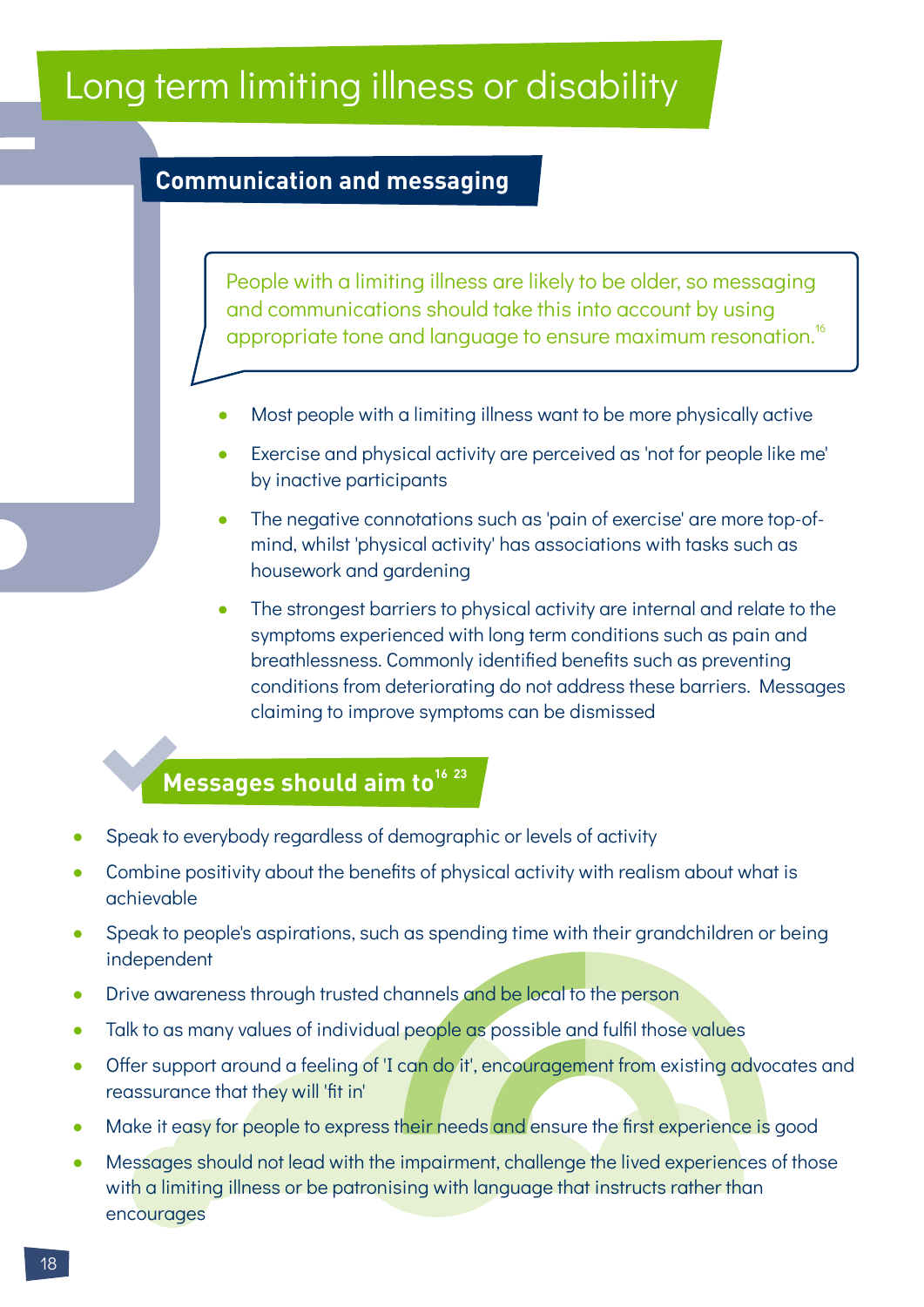### **References and notes**

1. The term physical activity includes all forms of activity, such as everyday walking or cycling to get from A to B, active play, work-related activity, active recreation (such as working out in a gym), dancing, gardening or playing active games, as well as organised and competitive sport

2. www.activenotts.org.uk/our-strategy

- 3. www.gov.uk/government/publications/uk-physical-activity-guidelines
- 4. www.sportengland.org/research/active-lives-survey/

5. Active Lives Year 2 (November 2016-17). Inactive estimate by Middle Layer Super Output Area. Physical activity levels do not include gardening

6. www.thisgirlcan.co.uk/

7. www.womeninsport.org/research-and-advice/our-publications/understanding-womens-lives/

8. www.sportengland.org/our-work/women/womens-insight-pack/

- 9. www.sportengland.org/media/13529/spotlight-on-lower-seg.pdf
- 10. www.ncbi.nlm.nih.gov/pubmed/27008097
- 11. https://observatory.leeds.gov.uk/wp-content/uploads/2019/03/11\_Healthy\_Lifestyles.pdf
- 12. www.greatersport.co.uk/research-insight
- 13. www.ons.gov.uk/census/2011census
- 14. www.sportengland.org/media/3988/mapping-disability-the-facts.pdf
- 15. www.equalityhumanrights.com/en/publication-download/being-disabled-britain-journey-less-equal
- 16. www.richmondgroupofcharities.org.uk/sites/default/files/richmond\_group\_debrief\_final.pdf
- 17. www.mentalhealth.gov/basics/what-is-mental-health

18. https://www.derbyshire.gov.uk/site-elements/documents/pdf/social-health/health-andwellbeing/about-public-health/health-and-wellbeing-board/health-and-wellbeing-strategy/derbyshirehealth-and-wellbeing-strategy-2018-to-2023.pdf

19. www.activityalliance.org.uk/how-we-help/research/1873-disabled-peoples-lifestyle-reportseptember-2013

20. www.activityalliance.org.uk/how-we-help/research/1871-understanding-the-barriers-to-participationin-sport-april-2012

- 21. www.activityalliance.org.uk/how-we-help/research/1874-motivate-me-may-2014
- 22. www.activityalliance.org.uk/how-we-help/research/the-activity-trap
- 23. www.activityalliance.org.uk/how-we-help/research/1878-talk-to-me-october-2014